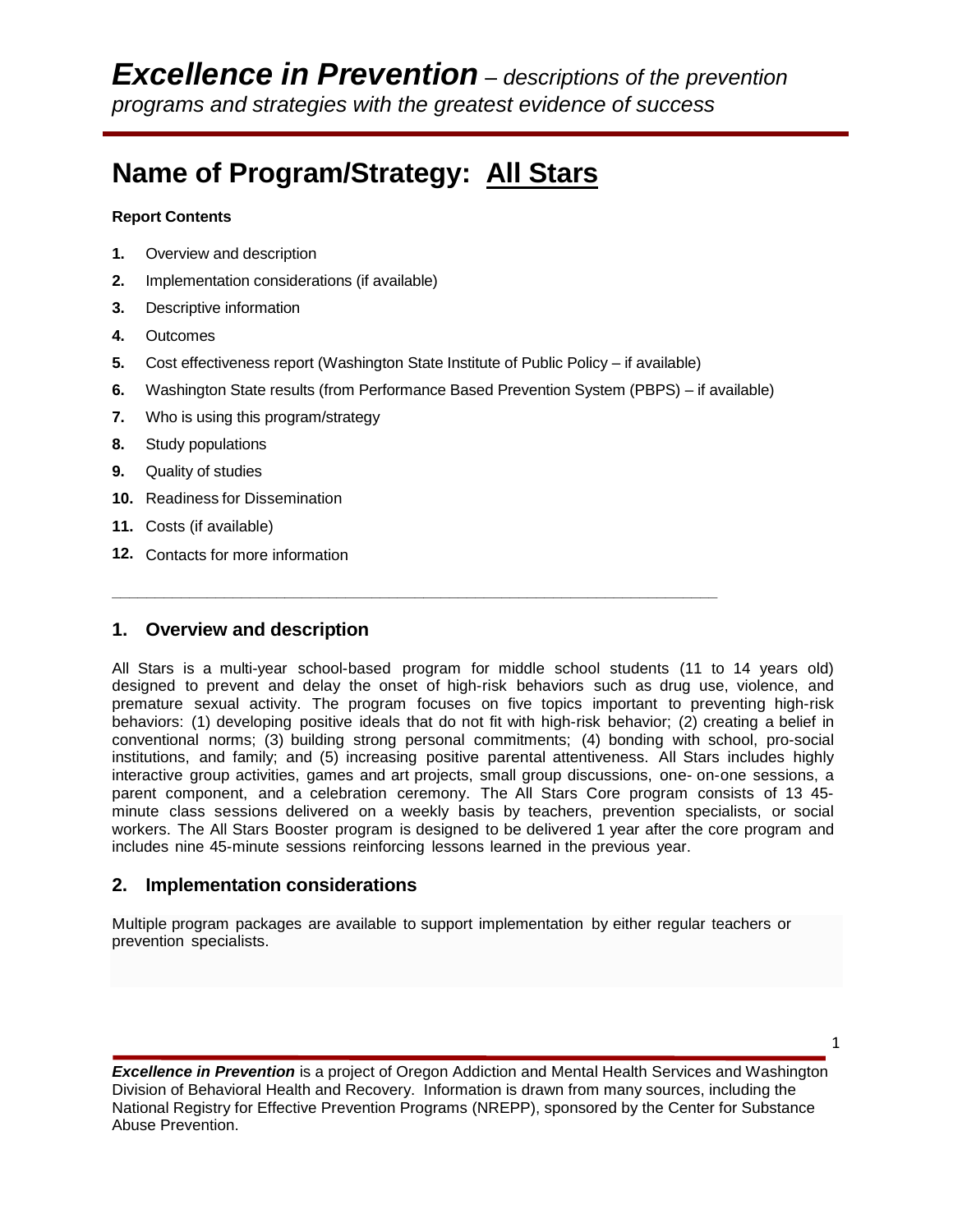# **3. Descriptive Information**

| <b>Areas of Interest</b>       | <b>Mental Health Promotion</b>                                                                                                                                                             |
|--------------------------------|--------------------------------------------------------------------------------------------------------------------------------------------------------------------------------------------|
|                                | Substance abuse prevention                                                                                                                                                                 |
| <b>Outcomes</b>                | Personal commitment not to use drugs                                                                                                                                                       |
|                                | Lifestyle incongruence                                                                                                                                                                     |
|                                | School bonding                                                                                                                                                                             |
|                                | Normative beliefs                                                                                                                                                                          |
|                                | Cigarette use                                                                                                                                                                              |
|                                | Alcohol use                                                                                                                                                                                |
|                                | Inhalant use                                                                                                                                                                               |
| <b>Outcome Categories</b>      | Alcohol                                                                                                                                                                                    |
|                                | Drugs                                                                                                                                                                                      |
|                                | Education                                                                                                                                                                                  |
|                                | Quality of Life                                                                                                                                                                            |
|                                | Tobacco                                                                                                                                                                                    |
|                                | Violence                                                                                                                                                                                   |
| <b>Ages</b>                    | 6-12 (Childhood)                                                                                                                                                                           |
|                                | 13-17 (Adolescent)                                                                                                                                                                         |
|                                |                                                                                                                                                                                            |
| <b>Genders</b>                 | Male                                                                                                                                                                                       |
|                                | Female                                                                                                                                                                                     |
| <b>Races/Ethnicities</b>       | Asian                                                                                                                                                                                      |
|                                | <b>Black or African American</b>                                                                                                                                                           |
|                                | Hispanic or Latino                                                                                                                                                                         |
|                                | White                                                                                                                                                                                      |
| <b>Settings</b>                | School                                                                                                                                                                                     |
| <b>Geographic Locations</b>    | Urban                                                                                                                                                                                      |
|                                | Suburban                                                                                                                                                                                   |
|                                | Rural and/or frontier                                                                                                                                                                      |
| <b>Implementation History</b>  | Approximately 1,750 sites are currently implementing the All Stars<br>program, according to the program developer. More than 1 million<br>students received All Stars instruction in 2010. |
| <b>NIH Funding/CER Studies</b> | Partially/fully funded by National Institutes of Health: Yes                                                                                                                               |
|                                | Evaluated in comparative effectiveness research studies: Yes                                                                                                                               |

*Excellence in Prevention* is a project of Oregon Addiction and Mental Health Services and Washington Division of Behavioral Health and Recovery. Information is drawn from many sources, including the National Registry for Effective Prevention Programs (NREPP), sponsored by the Center for Substance Abuse Prevention.

2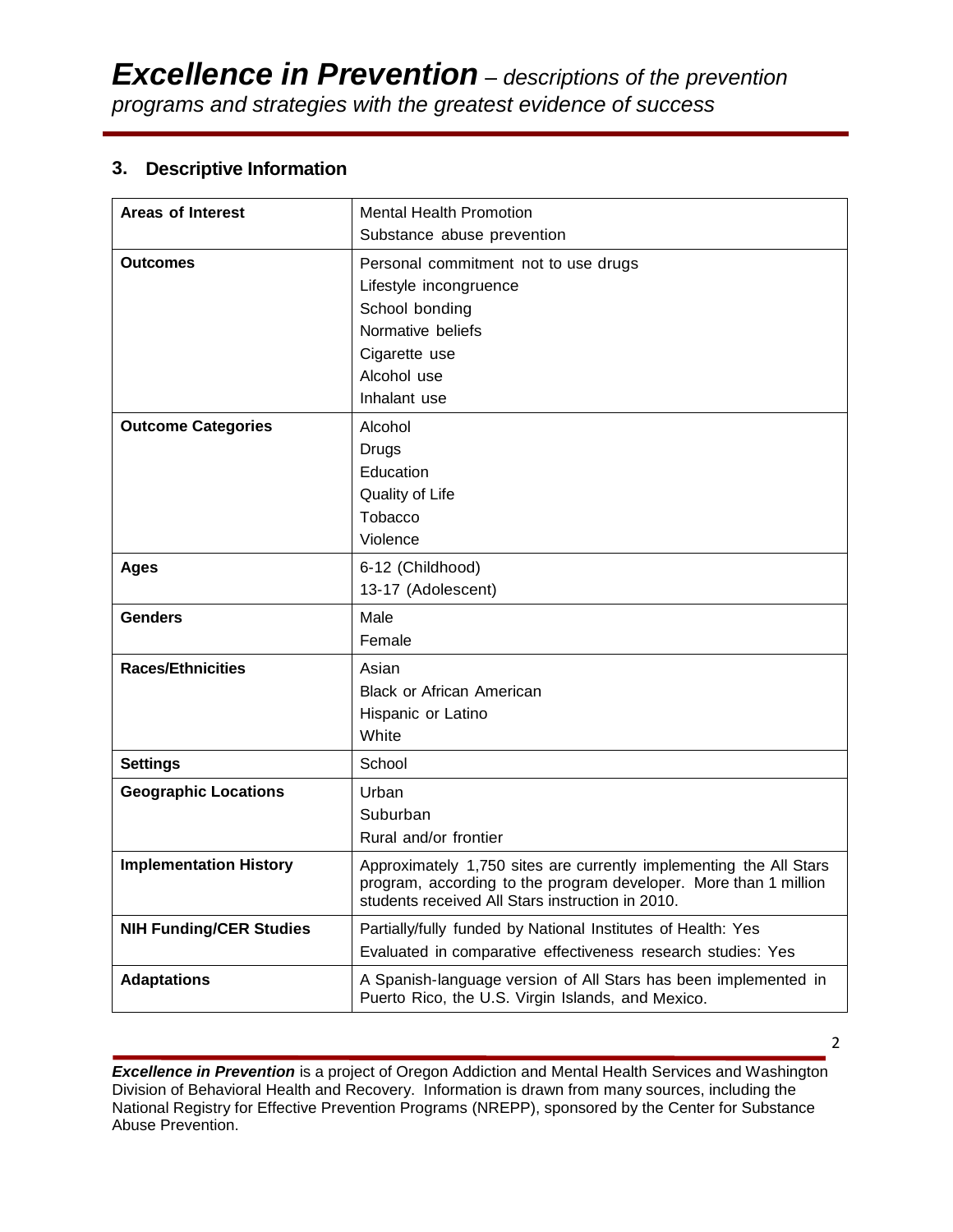| programs and strategies with the greatest evidence of success |  |
|---------------------------------------------------------------|--|
|---------------------------------------------------------------|--|

| <b>Adverse Effects</b>           | No adverse effects, concerns, or unintended consequences were<br>identified by the applicant. |
|----------------------------------|-----------------------------------------------------------------------------------------------|
| <b>IOM Prevention Categories</b> | Universal<br>Selective                                                                        |

#### **4. Outcomes**

#### **Outcome 1: Personal commitment not to use drugs**

| <b>Description of Measures</b>    | The personal commitment variable consisted of 12 survey<br>items assessing private and public manifestations of<br>commitments regarding substance use and other problem<br>behaviors. Responses were on a 4-point Likert scale ranging<br>from "strongly agree" to "strongly disagree." Items included, "I<br>have made a decision to not get high by sniffing fumes." |
|-----------------------------------|-------------------------------------------------------------------------------------------------------------------------------------------------------------------------------------------------------------------------------------------------------------------------------------------------------------------------------------------------------------------------|
| <b>Key Findings</b>               | All Stars participants' average scores for personal commitment<br>increased from pre- to post-test, while scores decreased among<br>recipients of an alternative program ( $p < .0001$ ). This result was<br>replicated in a second study in which All Stars was delivered by a<br>classroom teacher ( $p < .05$ ).                                                     |
| <b>Studies Measuring Outcome</b>  | Study 1, Study 2                                                                                                                                                                                                                                                                                                                                                        |
| <b>Study Designs</b>              | Experimental, Quasi-experimental                                                                                                                                                                                                                                                                                                                                        |
| <b>Quality of Research Rating</b> | $2.2$ (0.0-4.0 scale)                                                                                                                                                                                                                                                                                                                                                   |

## **Outcome 2: Lifestyle incongruence**

| <b>Description of Measures</b>   | The lifestyle incongruence variable consisted of 9 survey items<br>assessing students' beliefs that substance use, violence, and<br>premature sexual activity were incongruent with their ideals and<br>desired lifestyle. Responses were on a 4-point Likert scale<br>ranging from "strongly agree" to "strongly disagree." Items<br>included, "Getting high from sniffing glue would get in the way of<br>what is important to me." |
|----------------------------------|---------------------------------------------------------------------------------------------------------------------------------------------------------------------------------------------------------------------------------------------------------------------------------------------------------------------------------------------------------------------------------------------------------------------------------------|
| <b>Key Findings</b>              | All Stars participants' average scores for lifestyle incongruence<br>increased from pre- to posttest, while scores decreased among<br>recipients of an alternative program ( $p < .0001$ ).<br>This result was replicated in a second study in which All Stars was<br>delivered by a classroom teacher ( $p < .05$ ).                                                                                                                 |
| <b>Studies Measuring Outcome</b> | Study 1, Study 2                                                                                                                                                                                                                                                                                                                                                                                                                      |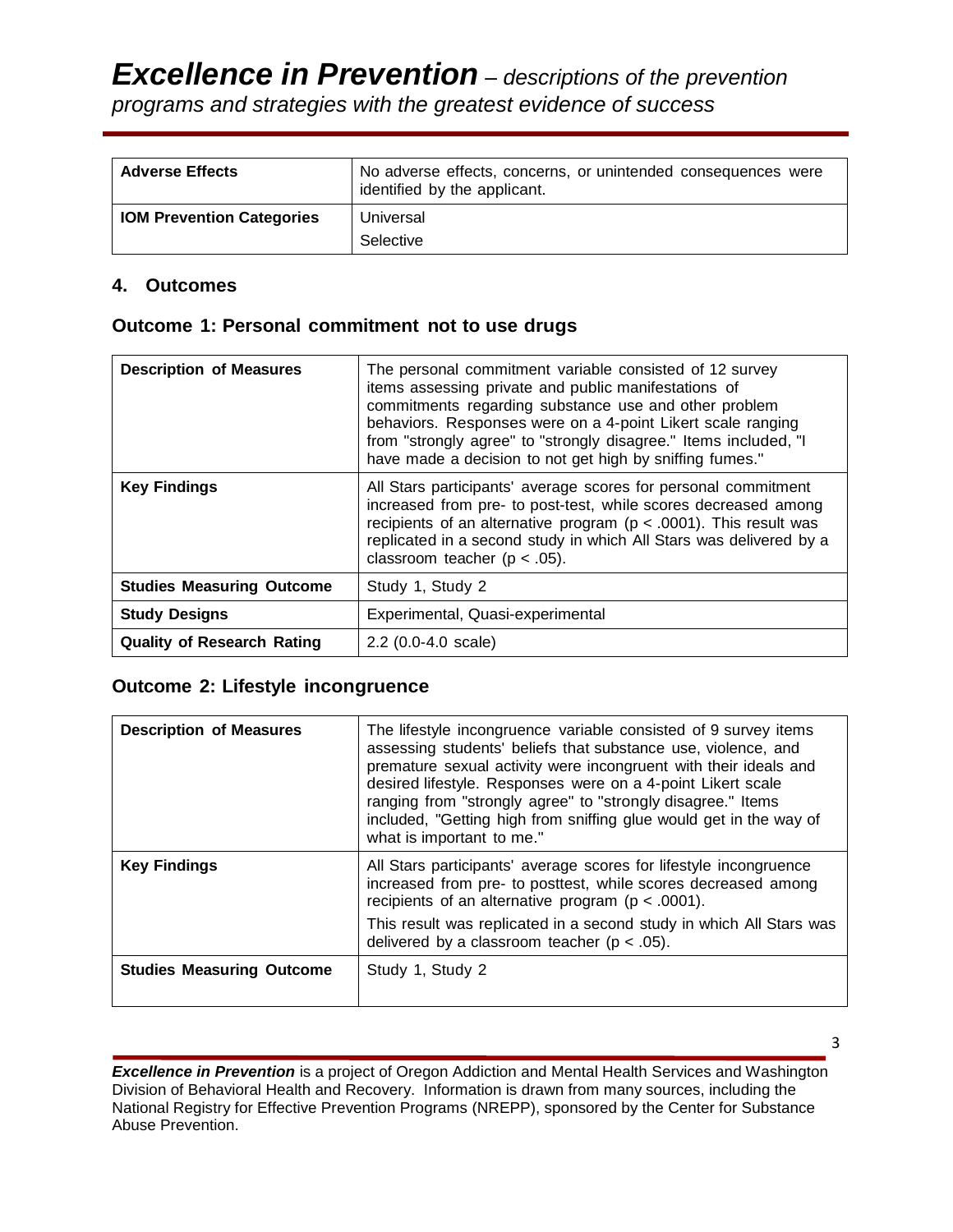# *Excellence in Prevention – descriptions of the prevention programs and strategies with the greatest evidence of success*

| <b>Study Designs</b>       | Experimental, Quasi-experimental |
|----------------------------|----------------------------------|
| Quality of Research Rating | 2.2 (0.0-4.0 scale)              |

# **Outcome 3: School bonding**

| <b>Description of Measures</b>    | The school bonding variable consisted of 8 survey items<br>assessing how students felt received at school, with responses<br>on a 4-point Likert scale ranging from "strongly agree" to<br>"strongly disagree." Items included, for example, "I like the<br>teachers at this school" and "The teachers at this school like me." |
|-----------------------------------|---------------------------------------------------------------------------------------------------------------------------------------------------------------------------------------------------------------------------------------------------------------------------------------------------------------------------------|
| <b>Key Findings</b>               | All Stars participants' average scores for school bonding<br>increased from pre- to posttest, while scores decreased among<br>recipients of an alternative program ( $p < .0001$ ).                                                                                                                                             |
| <b>Studies Measuring Outcome</b>  | Study 1, Study 2                                                                                                                                                                                                                                                                                                                |
| <b>Study Designs</b>              | Experimental, Quasi-experimental                                                                                                                                                                                                                                                                                                |
| <b>Quality of Research Rating</b> | $2.2$ (0.0-4.0 scale)                                                                                                                                                                                                                                                                                                           |

# **Outcome 4: Normative Beliefs**

| <b>Description of Measures</b>    | The normative beliefs variable consisted of 11 survey items<br>assessing student perceptions about the prevalence of high-risk<br>behaviors (e.g., "How many people your age do you think use<br>marijuana at least once a month"), with responses on a 5-point<br>Likert scale ranging from "none" to "all," and acceptability of these<br>behaviors to friends (e.g., "My friends think it is OK to get drunk<br>every now and then"), with responses on a 4-point Likert scale<br>ranging from "strongly agree" to "strongly disagree." |
|-----------------------------------|--------------------------------------------------------------------------------------------------------------------------------------------------------------------------------------------------------------------------------------------------------------------------------------------------------------------------------------------------------------------------------------------------------------------------------------------------------------------------------------------------------------------------------------------|
| <b>Key Findings</b>               | All Stars participants' average scores on the normative beliefs<br>variable increased from pre- to posttest, while scores decreased<br>among recipients of an alternative program ( $p < .0002$ ).                                                                                                                                                                                                                                                                                                                                         |
| <b>Studies Measuring Outcome</b>  | Study 1, Study 2                                                                                                                                                                                                                                                                                                                                                                                                                                                                                                                           |
| <b>Study Designs</b>              | Experimental, Quasi-experimental                                                                                                                                                                                                                                                                                                                                                                                                                                                                                                           |
| <b>Quality of Research Rating</b> | $2.2$ (0.0-4.0 scale)                                                                                                                                                                                                                                                                                                                                                                                                                                                                                                                      |

# **Outcome 5: Cigarette Use**

| <b>Description of Measures</b> | Lifetime use of cigarettes (yes or no), past 30-day use (yes or<br>no), and frequency of use in the past 30 days (not at all, 1-2<br>times, 3-9 times, 10-19 times, 20 or more times) was assessed |
|--------------------------------|----------------------------------------------------------------------------------------------------------------------------------------------------------------------------------------------------|
|                                | by 4 survey items.                                                                                                                                                                                 |

*Excellence in Prevention* is a project of Oregon Addiction and Mental Health Services and Washington Division of Behavioral Health and Recovery. Information is drawn from many sources, including the National Registry for Effective Prevention Programs (NREPP), sponsored by the Center for Substance Abuse Prevention.

4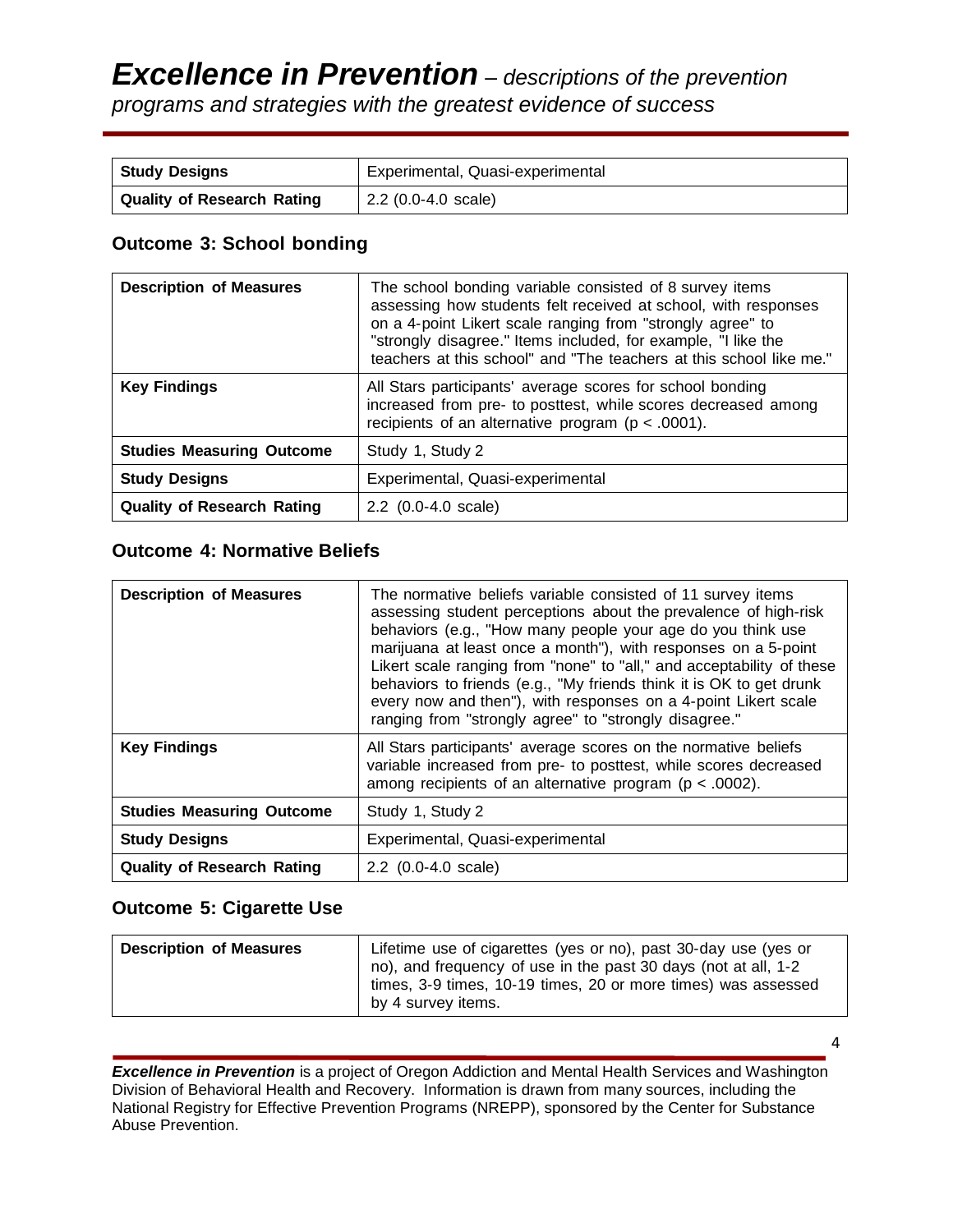# *Excellence in Prevention – descriptions of the prevention*

*programs and strategies with the greatest evidence of success*

| <b>Key Findings</b>               | When the program was delivered by a teacher, All Stars<br>participants reported lower average levels of cigarette use at<br>posttest compared with students who did not receive the program<br>$(p < .05)$ . |
|-----------------------------------|--------------------------------------------------------------------------------------------------------------------------------------------------------------------------------------------------------------|
| <b>Studies Measuring Outcome</b>  | Study 2                                                                                                                                                                                                      |
| <b>Study Designs</b>              | Experimental                                                                                                                                                                                                 |
| <b>Quality of Research Rating</b> | $2.2$ (0.0-4.0 scale)                                                                                                                                                                                        |

# **Outcome 6: Alcohol Use**

| <b>Description of Measures</b>    | Lifetime use of alcohol (yes or no), past 30-day use (yes or no),<br>and frequency of use in the past 30-days (not at all, 1-2 times, 3-<br>9 times, 10-19 times, 20 or more times) was assessed by 8<br>survey items. |
|-----------------------------------|------------------------------------------------------------------------------------------------------------------------------------------------------------------------------------------------------------------------|
| <b>Key Findings</b>               | When the program was delivered by a teacher, All Stars<br>participants reported lower average levels of alcohol use at<br>posttest compared with students who did not receive the program<br>$(p < .05)$ .             |
| <b>Studies Measuring Outcome</b>  | Study 2                                                                                                                                                                                                                |
| <b>Study Designs</b>              | Experimental                                                                                                                                                                                                           |
| <b>Quality of Research Rating</b> | $2.2$ (0.0-4.0 scale)                                                                                                                                                                                                  |

# **Outcome 7: Inhalant Use**

| <b>Description of Measures</b>    | Lifetime use of inhalants (yes or no), past 30-day use (yes or no),<br>and frequency of use in the past 30 days (not at all, 1-2 times, 3-9<br>times, 10-19 times, 20 or more times) was assessed by 4 survey<br>items. |
|-----------------------------------|-------------------------------------------------------------------------------------------------------------------------------------------------------------------------------------------------------------------------|
| <b>Key Findings</b>               | When the program was delivered by a teacher, All Stars<br>participants reported lower average levels of inhalant use at<br>posttest compared with students who did not receive the program<br>$(p < .05)$ .             |
| <b>Studies Measuring Outcome</b>  | Study 2                                                                                                                                                                                                                 |
| <b>Study Designs</b>              | Experimental                                                                                                                                                                                                            |
| <b>Quality of Research Rating</b> | $2.2$ (0.0-4.0 scale)                                                                                                                                                                                                   |

*Excellence in Prevention* is a project of Oregon Addiction and Mental Health Services and Washington Division of Behavioral Health and Recovery. Information is drawn from many sources, including the National Registry for Effective Prevention Programs (NREPP), sponsored by the Center for Substance Abuse Prevention.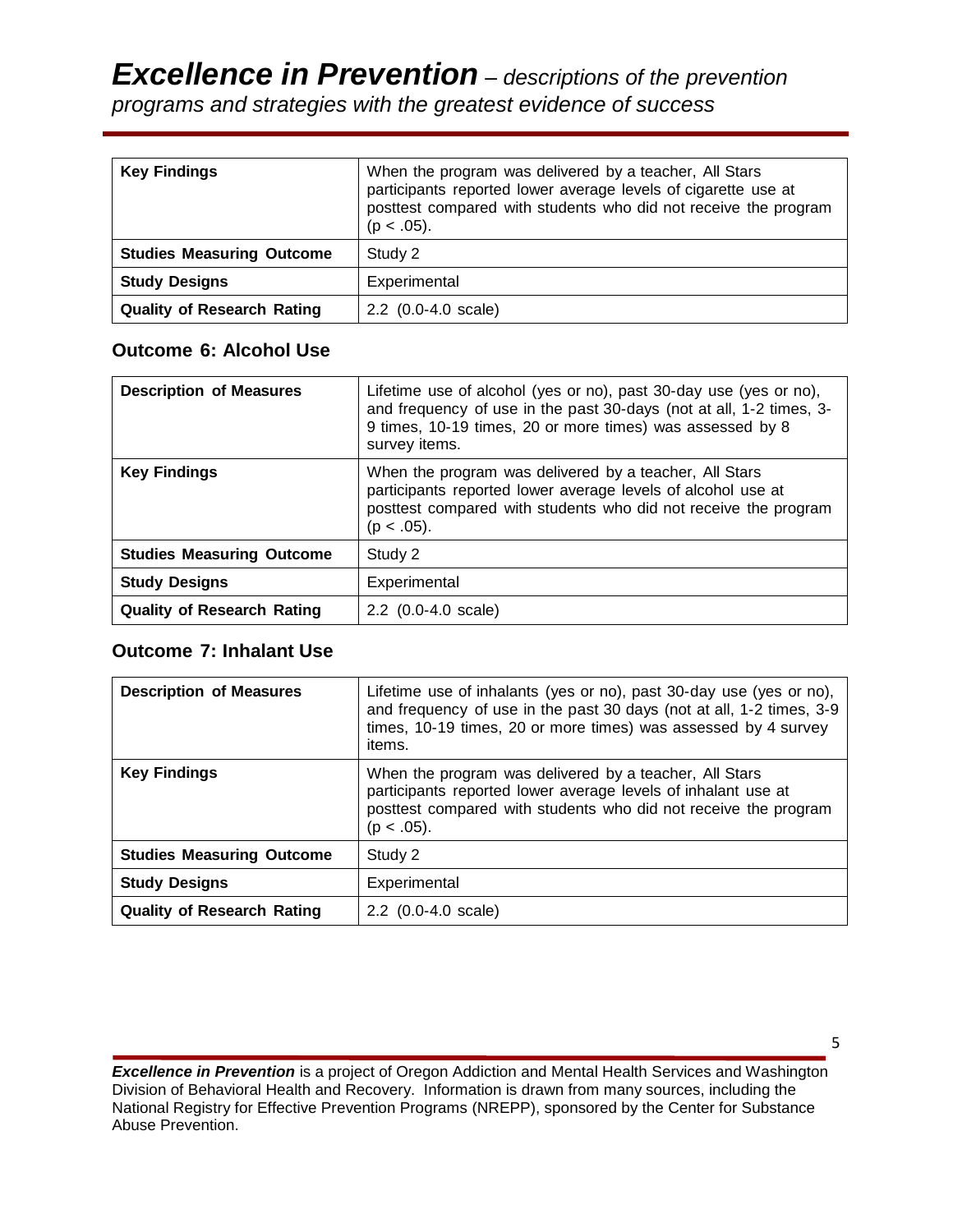# **5. Cost effectiveness report** (Washington State Institute of Public Policy – if available)

| Benefits minus cost, per participant                                                                                                                                                                                       | According to the Washington State Institute for                                                        |
|----------------------------------------------------------------------------------------------------------------------------------------------------------------------------------------------------------------------------|--------------------------------------------------------------------------------------------------------|
| Source:                                                                                                                                                                                                                    | Public Policy, the program/strategy returns                                                            |
| Return on Investment: Evidence-Based Options to<br>Improve Statewide Outcomes - July 2011 Update.<br>Washington State Institute for Public Policy,<br>http://www.wsipp.wa.gov/rptfiles/11-07-1201.pdf.                     | \$800 per individual<br>in savings that would otherwise be associated with                             |
| Benefits and Costs of Prevention and Early<br>Intervention Programs for Youth - 2004 update.<br>Washington State Institute for Public Policy,<br>http://www.wsipp.wa.gov/pub.asp?docid=04-07-<br>3901.                     | education, substance abuse, teen pregnancy,<br>child abuse and neglect, or criminal justice<br>system. |
| Costs and Benefits of Prevention and Early<br>Intervention Programs for At-Risk Youth: Interim<br>Report - 2003. Washington State Institute for<br>Public Policy,<br>http://www.wsipp.wa.gov/pub.asp?docid=03-12-<br>3901. |                                                                                                        |

# **6. Washington State results** (from Performance Based Prevention System (PBPS) – if available)

| <b>Scale</b>                                 | <b>Result</b> | <b>Direction</b> | N   | Instruments used for this program                                                                                 |
|----------------------------------------------|---------------|------------------|-----|-------------------------------------------------------------------------------------------------------------------|
| Favorable<br>Attitudes 1                     | significant   | improvement      | 196 | AM Favorable Attitudes [Y2]                                                                                       |
| Favorable<br>Attitudes 2                     | significant   | improvement      | 339 | AM Favorable Attitudes [Y2]                                                                                       |
| <b>Refusal Skills</b>                        | significant   | improvement      | 184 | AM Refusal Skills [Y4]                                                                                            |
| Rewards for<br>Antisocial<br><b>Behavior</b> | significant   | improvement      | 125 | Healthy Decisions Survey - Middle School [APMY01]                                                                 |
| Peer Approval<br>of Use                      | significant   | improvement      | 298 | PPG-Individual/Peer [PPG03]                                                                                       |
| <b>Risk of Use</b>                           | significant   | improvement      | 613 | Healthy Decisions Survey - Middle School<br>[APMY01], PPG-Individual/Peer [PPG03], RM<br>Individual/Peer [PPG03B] |
| Disapproval of<br>Use (peer)                 | significant   | improvement      | 489 | PPG-Individual/Peer [PPG03], RM Individual/Peer<br>[PPG03B]                                                       |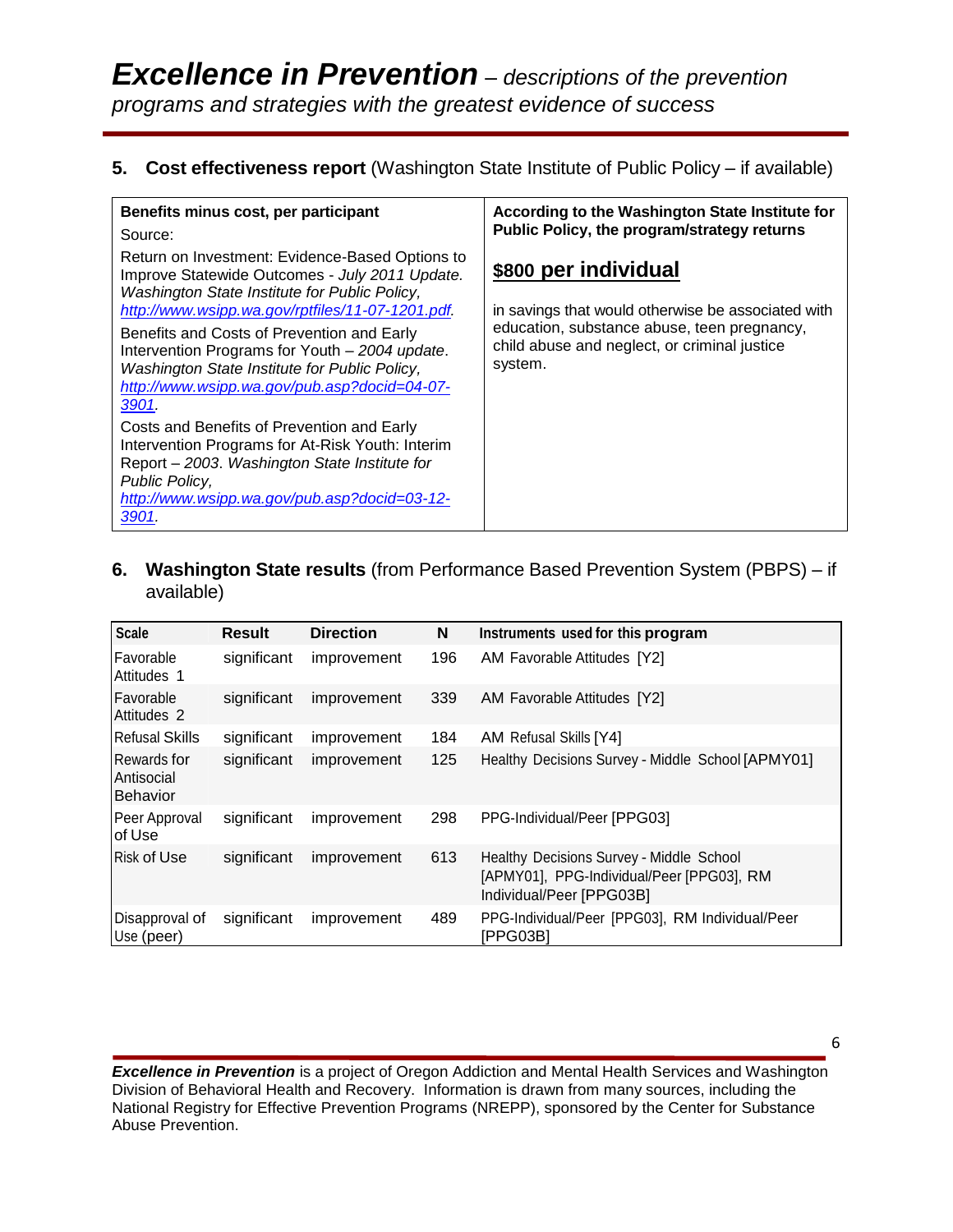# **7. Where is this program/strategy being used (if available)?**

| <b>Washington Counties</b> | <b>Oregon Counties</b> |
|----------------------------|------------------------|
| Ferry/Stevens, King        |                        |

# **8. Study Populations**

The studies reviewed for this intervention included the following populations, as reported by the study authors.

| <b>Study</b> | Age                                    | Gender                     | <b>Race/Ethnicity</b>                                                              |
|--------------|----------------------------------------|----------------------------|------------------------------------------------------------------------------------|
| Study 1      | 6-12 (Childhood)<br>13-17 (Adolescent) | 37.5% Male<br>62.5% Female | 46% White<br>42% Black or African<br>American<br>8% Asian<br>4% Hispanic or Latino |
| Study 2      | 6-12 (Childhood)<br>13-17 (Adolescent) | 45% Male<br>55% Female     | 69% White<br>25% Black or African<br>American<br>6% Hispanic or Latino             |

## **9. Quality of Research**

The documents below were reviewed for Quality of Research. Other materials may be available. For more information, contact the developer(s).

#### **Study 1**

Hansen, W. B. (1996). Pilot test results [comparing](http://www.ncbi.nlm.nih.gov/sites/entrez?Db=pubmed&Cmd=ShowDetailView&TermToSearch=8879078&ordinalpos=1&itool=EntrezSystem2.PEntrez.Pubmed.Pubmed_ResultsPanel.Pubmed_RVDocSum) the All Stars program with seventh grade D.A.R.E.: Program integrity and [mediating variable analysis. Substance Use and Misuse, 31\(10\),](http://www.ncbi.nlm.nih.gov/sites/entrez?Db=pubmed&Cmd=ShowDetailView&TermToSearch=8879078&ordinalpos=1&itool=EntrezSystem2.PEntrez.Pubmed.Pubmed_ResultsPanel.Pubmed_RVDocSum)  [1359-1377.](http://www.ncbi.nlm.nih.gov/sites/entrez?Db=pubmed&Cmd=ShowDetailView&TermToSearch=8879078&ordinalpos=1&itool=EntrezSystem2.PEntrez.Pubmed.Pubmed_ResultsPanel.Pubmed_RVDocSum)

#### **Study 2**

[Harrington,](http://www.ncbi.nlm.nih.gov/sites/entrez?Db=pubmed&Cmd=ShowDetailView&TermToSearch=11575684&ordinalpos=1&itool=EntrezSystem2.PEntrez.Pubmed.Pubmed_ResultsPanel.Pubmed_RVDocSum) N. G., Giles, S. M., Hoyle, R. H., Feeney, G. J., & Yungbluth, S. C. (2001). Evaluation of the All Stars character education [and problem](http://www.ncbi.nlm.nih.gov/sites/entrez?Db=pubmed&Cmd=ShowDetailView&TermToSearch=11575684&ordinalpos=1&itool=EntrezSystem2.PEntrez.Pubmed.Pubmed_ResultsPanel.Pubmed_RVDocSum) behavior prevention program: Effects on mediator and outcome variables for middle school students. Health Education [and Behavior, 28\(5\), 533-546.](http://www.ncbi.nlm.nih.gov/sites/entrez?Db=pubmed&Cmd=ShowDetailView&TermToSearch=11575684&ordinalpos=1&itool=EntrezSystem2.PEntrez.Pubmed.Pubmed_ResultsPanel.Pubmed_RVDocSum)

McNeal, R. B., Jr., Hansen, W. B., [Harrington,](http://www.ncbi.nlm.nih.gov/sites/entrez?Db=pubmed&Cmd=ShowDetailView&TermToSearch=15090119&ordinalpos=1&itool=EntrezSystem2.PEntrez.Pubmed.Pubmed_ResultsPanel.Pubmed_RVDocSum) N. G., & Giles, S. M. (2004). How All Stars works: An examination of program effects [on mediating variables. Health Education and Behavior, 31\(2\),](http://www.ncbi.nlm.nih.gov/sites/entrez?Db=pubmed&Cmd=ShowDetailView&TermToSearch=15090119&ordinalpos=1&itool=EntrezSystem2.PEntrez.Pubmed.Pubmed_ResultsPanel.Pubmed_RVDocSum)  [165-178.](http://www.ncbi.nlm.nih.gov/sites/entrez?Db=pubmed&Cmd=ShowDetailView&TermToSearch=15090119&ordinalpos=1&itool=EntrezSystem2.PEntrez.Pubmed.Pubmed_ResultsPanel.Pubmed_RVDocSum)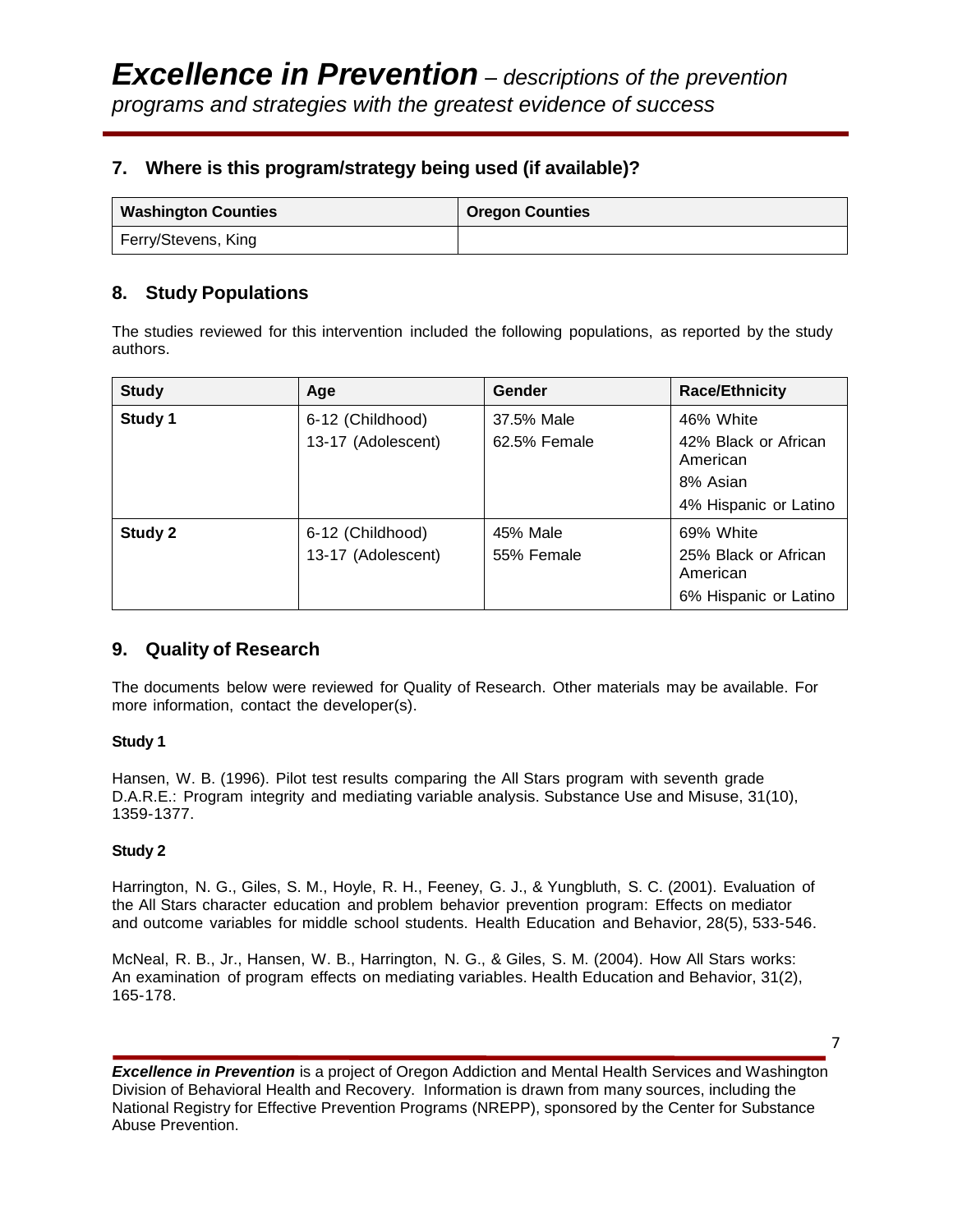#### **Quality of Research Ratings by Criteria (0.0-4.0 scale)**

External reviewers independently evaluate the Quality of Research for an intervention's reported results using six criteria:

- 1. Reliability of measures
- 2. Validity of measures
- 3. Intervention fidelity
- 4. Missing data and attrition
- 5. Potential confounding variables
- 6. Appropriateness of analysis

For more information about these criteria and the meaning of the ratings, seeQuality of [Research.](http://nrepp.samhsa.gov/ReviewQOR.aspx)

| <b>Outcome</b>                          | Reliability<br>οf<br><b>Measures</b> | Validity of<br>Measures | Fidelity | Missing<br>Data/Attrition | Confounding<br>Variables | Data<br>Analysis | Overall<br>Rating |
|-----------------------------------------|--------------------------------------|-------------------------|----------|---------------------------|--------------------------|------------------|-------------------|
| Personal commitment<br>not to use drugs | 2.5                                  | 2.0                     | 2.5      | 2.1                       | 1.8                      | 2.5              | 2.2               |
| Lifestyle<br>incongruence               | 2.5                                  | 2.0                     | 2.5      | 2.1                       | 1.8                      | 2.5              | 2.2               |
| School bonding                          | 2.5                                  | 2.0                     | 2.5      | 2.1                       | 1.8                      | 2.5              | 2.2               |
| Normative beliefs                       | 2.5                                  | 2.0                     | 2.5      | 2.1                       | 1.8                      | 2.5              | 2.2               |
| Cigarette use                           | 2.3                                  | 1.8                     | 2.5      | 2.5                       | 1.8                      | 2.5              | 2.2               |
| Alcohol use                             | 2.3                                  | 1.8                     | 2.5      | 2.5                       | 1.8                      | 2.5              | 2.2               |
| Inhalant use                            | 2.3                                  | 1.8                     | 2.5      | 2.5                       | 1.8                      | 2.5              | 2.2               |

#### **Study Strengths**

The program is based on a sound theoretical approach and uses measurement scales with high reported levels of internal consistency. One study examined the intervention's effects in a large sample using a longitudinal design. The authors also analyzed the effects of mediating variables that may have been responsible for the outcome variables.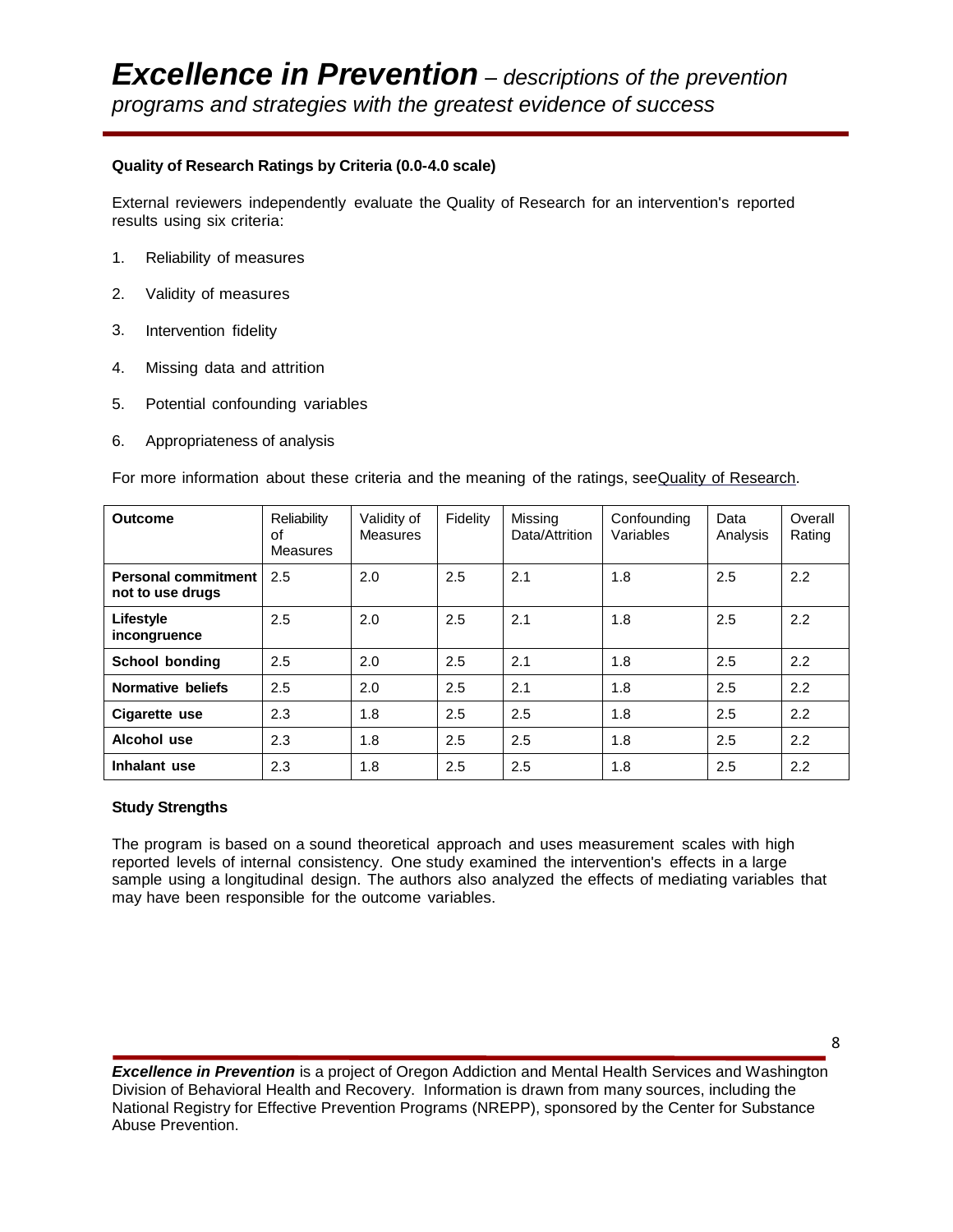#### **Study Weaknesses**

Confounding variables existed in one study due to lack of rigor in the design. In addition, this study was conducted in one school, classes were not randomly assigned, and half of the subjects in the comparison group did not complete the posttest. Posttest evaluations were completed at inconsistent lengths of time after the intervention. In the second study, additional schools were added to the design after the matching process. Information concerning the effects of potential confounding variables was not provided, making it difficult to assess this criterion in the two studies.

#### **10. Readiness for Dissemination**

The documents below were reviewed for Readiness for Dissemination. Other materials may be available. For more information, contact the developer(s).

#### **Dissemination Materials**

All Stars Core Training booklet

All Stars Survey

Brochures:

- All Stars Certification of Mastery
- All Stars: Their Future, Your Vision, Our Mission
- Evaluation Lizard

Dusenbury, L., & Hansen, W. (2006). Prevention ABCs: A professional development series [DVD set]. Greensboro, NC: Tanglewood Research, Inc.

Handout on registering for the All Stars online community

Hansen, W. (2003). All Stars Booster: Version 2.0. United States edition. Greensboro, NC: Tanglewood Research, Inc.

Hansen, W., & Tanglewood Research, Inc. (2004). All Stars Core: Version 2.4. Greensboro, NC: Tanglewood Research, Inc.

Hansen, W., & Tanglewood Research, Inc. (2004). All Stars Plus: Version 2.4. Greensboro, NC: Tanglewood Research, Inc.

Program Web site, [http://www.allstarsprevention.com](http://www.allstarsprevention.com/)

Tanglewood Research, Inc. (2006). Superior All Stars commitment videos [DVD].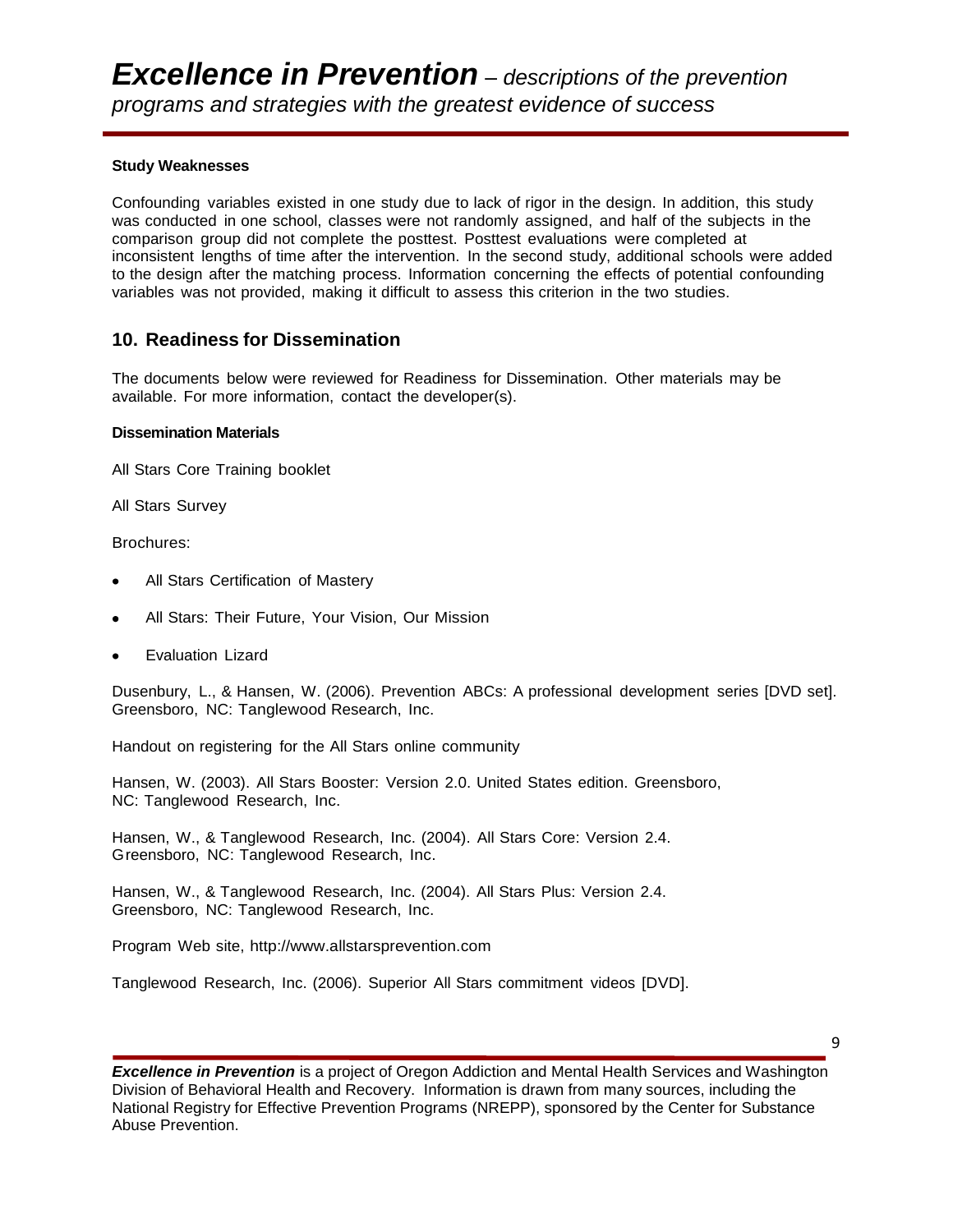#### **Readiness for Dissemination Ratings by Criteria (0.0-4.0 scale)**

External reviewers independently evaluate the intervention's Readiness for Dissemination using three criteria:

- 1. Availability of implementation materials
- 2. Availability of training and support resources
- 3. Availability of quality assurance procedures

For more information about these criteria and the meaning of the ratings, see [Readiness](http://nrepp.samhsa.gov/ReviewRFD.aspx) for [Dissemination.](http://nrepp.samhsa.gov/ReviewRFD.aspx)

| Implementation   | <b>Training and Support</b> | <b>Quality Assurance</b> | <b>Overall Rating</b> |
|------------------|-----------------------------|--------------------------|-----------------------|
| <b>Materials</b> | <b>Resources</b>            | <b>Procedures</b>        |                       |
| 3.5              | 3.5                         | 3.3                      | 3.4                   |

#### **Dissemination Strengths**

Detailed implementation manuals are available for all program components. A training program is offered for both the core and booster programs, and teacher certification is available to those interested becoming a program trainer. A supplemental DVD series is also available for professional development purposes. Outcome measures and teacher/administrator satisfaction interview guides are provided to support quality assurance.

#### **Dissemination Weaknesses**

It is unclear whether supplemental sessions are critical. No ongoing coaching or technical assistance is available for implementers or site administrators. While there is a quality assurance survey that implementers can complete after each session, it is generic and appears to be of limited value for ensuring fidelity.

## **11. Costs**

The information below was provided by the developer and may have changed since the time of review. For detailed information on implementation costs (e.g., staffing, space, equipment, materials shipping and handling), contact the developer.

| <b>Item Description</b>                                                      | Cost            | <b>Required by Program</b><br><b>Developer</b>             |
|------------------------------------------------------------------------------|-----------------|------------------------------------------------------------|
| Core Facilitator Manual                                                      | \$125 each      | Yes                                                        |
| Core student materials: Basic package<br>(includes required worksheets only) | \$4 per student | Yes (one Core student<br>materials package is<br>required) |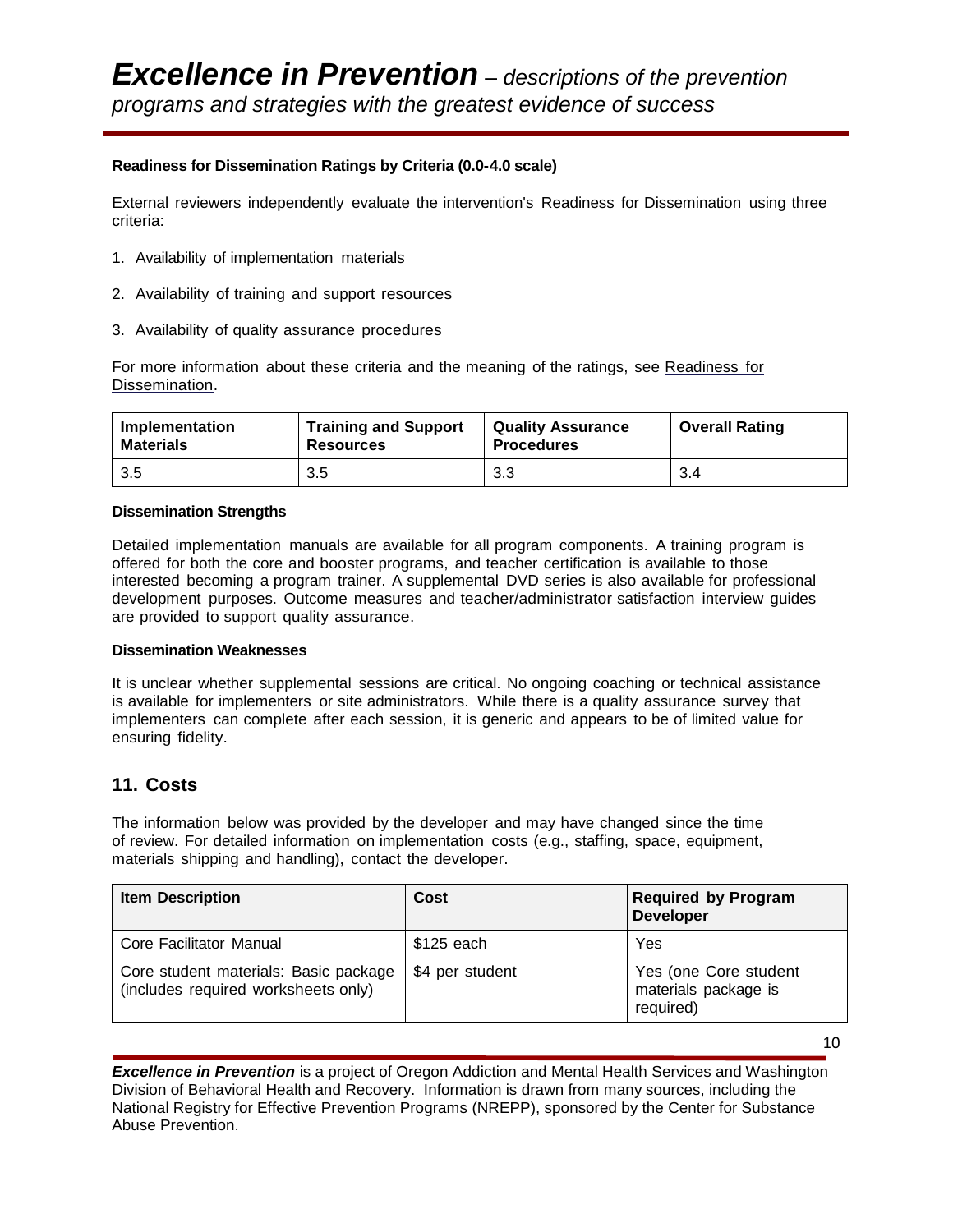# *Excellence in Prevention – descriptions of the prevention*

*programs and strategies with the greatest evidence of success*

| Core student materials: Standard<br>package (includes required<br>worksheets, inserts, gift card, pre- and<br>posttests, and fidelity surveys)                              | \$7 per student  | Yes (one Core student<br>materials package is<br>required)                                       |
|-----------------------------------------------------------------------------------------------------------------------------------------------------------------------------|------------------|--------------------------------------------------------------------------------------------------|
| Core student materials: Complete<br>package (includes required<br>worksheets, inserts, gift card, pre- and<br>posttests, fidelity surveys, parenting<br>guides, and CDs)    | \$10 per student | Yes (one Core student<br>materials package is<br>required)                                       |
| <b>Booster Facilitator Manual</b>                                                                                                                                           | \$75 each        | Yes (one Booster student<br>materials package is<br>required to implement<br>Booster curriculum) |
| Booster student materials: Basic<br>package (includes required worksheets<br>only)                                                                                          | \$1 per student  | Yes (one Booster student<br>materials package is<br>required to implement<br>Booster curriculum) |
| Booster student materials: Standard<br>package (includes required<br>worksheets, inserts, gift card, pre- and<br>posttests, and fidelity surveys)                           | \$3 per student  | Yes (one Booster student<br>materials package is<br>required to implement<br>Booster curriculum) |
| Booster student materials: Complete<br>package (includes required<br>worksheets, inserts, gift card, pre- and<br>posttests, fidelity surveys, parenting<br>guides, and CDs) | \$6 per student  | Yes (one Booster student<br>materials package is<br>required to implement<br>Booster curriculum) |
| <b>Plus Facilitator Manual</b>                                                                                                                                              | \$90 each        | Yes (required to implement<br>Plus curriculum)                                                   |
| Plus student materials: Basic package<br>(includes required worksheets only)                                                                                                | \$2 per student  | Yes (one Plus student<br>materials package is<br>required to implement Plus<br>curriculum)       |
| Plus student materials: Standard<br>package (includes required<br>worksheets, inserts, gift card, pre- and<br>posttests, and fidelity surveys)                              | \$4 per student  | Yes (one Plus student<br>materials package is<br>required to implement Plus<br>curriculum)       |
| Plus student materials: Complete<br>package (includes required<br>worksheets, inserts, gift card, pre- and<br>posttests, fidelity surveys, parenting<br>guides, and CDs)    | \$7 per student  | Yes (one Plus student<br>materials package is<br>required to implement Plus<br>curriculum)       |